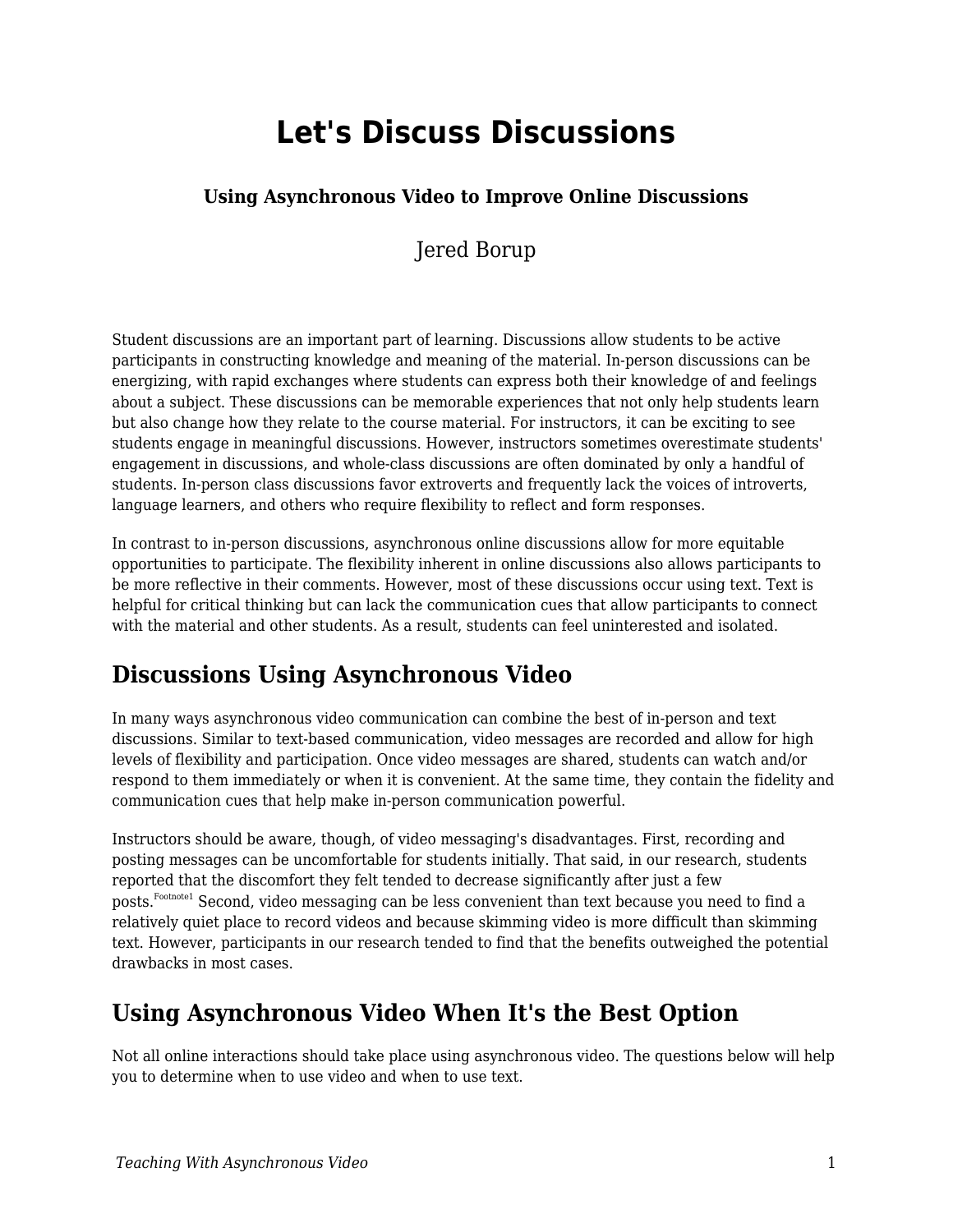If you answer "yes" to any of these questions, then the use of asynchronous *video* would be beneficial:

- 1. In part, are you assessing students' ability to speak or present on the topic?
- 2. Are you hoping that this discussion will help establish a sense of community?
- 3. Is it important for you to know how students feel about the topic?
- 4. Do some students in your course have difficulty communicating in text?

If you answer "yes" to any of these questions, then the use of asynchronous *text* would be beneficial:

- 1. In part, are you assessing students' ability to write on the topic?
- 2. Are you primarily assessing students' critical thinking on the topic?
- 3. Is a written record necessary for future review?
- 4. Do some students in your course have difficulty communicating using video or viewing/hearing video?

It's likely that you responded "yes" to questions in both lists. When that's the case, you may want to create activities that combine text with video comments or provide students the choice of which modality they use to comment.

### **Types of Activities**

In most cases, using a variety of discussion activities throughout a course is beneficial for students and instructors. Table 1 shows a partial list of asynchronous discussion activities.

| <b>Activity Type</b>              | <b>Description</b>                                                                                                                                                                                                                                                                                                                                                                                                                                                                                                                                                                                                                          |
|-----------------------------------|---------------------------------------------------------------------------------------------------------------------------------------------------------------------------------------------------------------------------------------------------------------------------------------------------------------------------------------------------------------------------------------------------------------------------------------------------------------------------------------------------------------------------------------------------------------------------------------------------------------------------------------------|
| <b>Reflections</b><br>and Replies | A common activity in online courses is for students to read and/or view material, reflect on it, and<br>then share their thoughts and related experiences. It's also common for instructors to require<br>students to reply to a certain number of their peers' comments.                                                                                                                                                                                                                                                                                                                                                                   |
| Round-Robin<br>Reflections        | Similar to reflections and replies, in round-robin reflections, students still read and/or view material, reflect<br>on it, and then share their thoughts and related experiences. In addition, students ask a related question that<br>they would like to know the answer to. The next person to post to the group then answers the previous<br>person's question, shares their thoughts and related experiences, and asks a question. This continues until<br>everyone has posted. The instructor might then choose to have the first person who posted return to and<br>respond to the last person's question.                           |
| <b>Debates</b>                    | In many subject areas, debates are a common in-person classroom activity. With some preparation, these<br>debates can also be done online with even more reflection and participation than is possible in person. Just<br>as with in-person debates, the instructor should set the ground rules for communicating respectfully. The<br>instructor can break down the online debate into the different phases and set deadlines for each phase. For<br>instance, one day can be designated for opening statements. Other days could be designated for rebuttals.<br>Lastly, students end the debate with closing statements on the last day. |
| Check-Ins and<br>Updates          | During longer projects or experiences such as practicums or internships, having students post regular<br>updates helps instructors keep a pulse on students' progress. As a result, these updates hold students<br>accountable for their activities even in the absence of a hard deadline. These check-ins also give students an<br>opportunity to ask for assistance. Making these posts using video can help students maintain a sense of<br>community.                                                                                                                                                                                  |
| <b>Jigsaws</b>                    | In a jigsaw activity, students are placed in a discussion group of about three to six students. Each student is<br>tasked with learning a different aspect of the topic. As a result, in preparation for the discussion activity,<br>each student is focusing on and exploring different materials. Each student then shares their learning with<br>the rest of the group. This allows students to teach one another so that together everyone is able to form a<br>full picture of the topic.                                                                                                                                              |
| Peer Reviews                      | Instructors can use asynchronous video to provide feedback. Similarly, students can use video comments to<br>provide their peers with feedback on projects. Students can share links to their project with a video comment<br>describing their work. Students can then review the projects and provide feedback using either webcam or<br>screencast recordings.                                                                                                                                                                                                                                                                            |

#### **Table 1. Asynchronous discussion activities**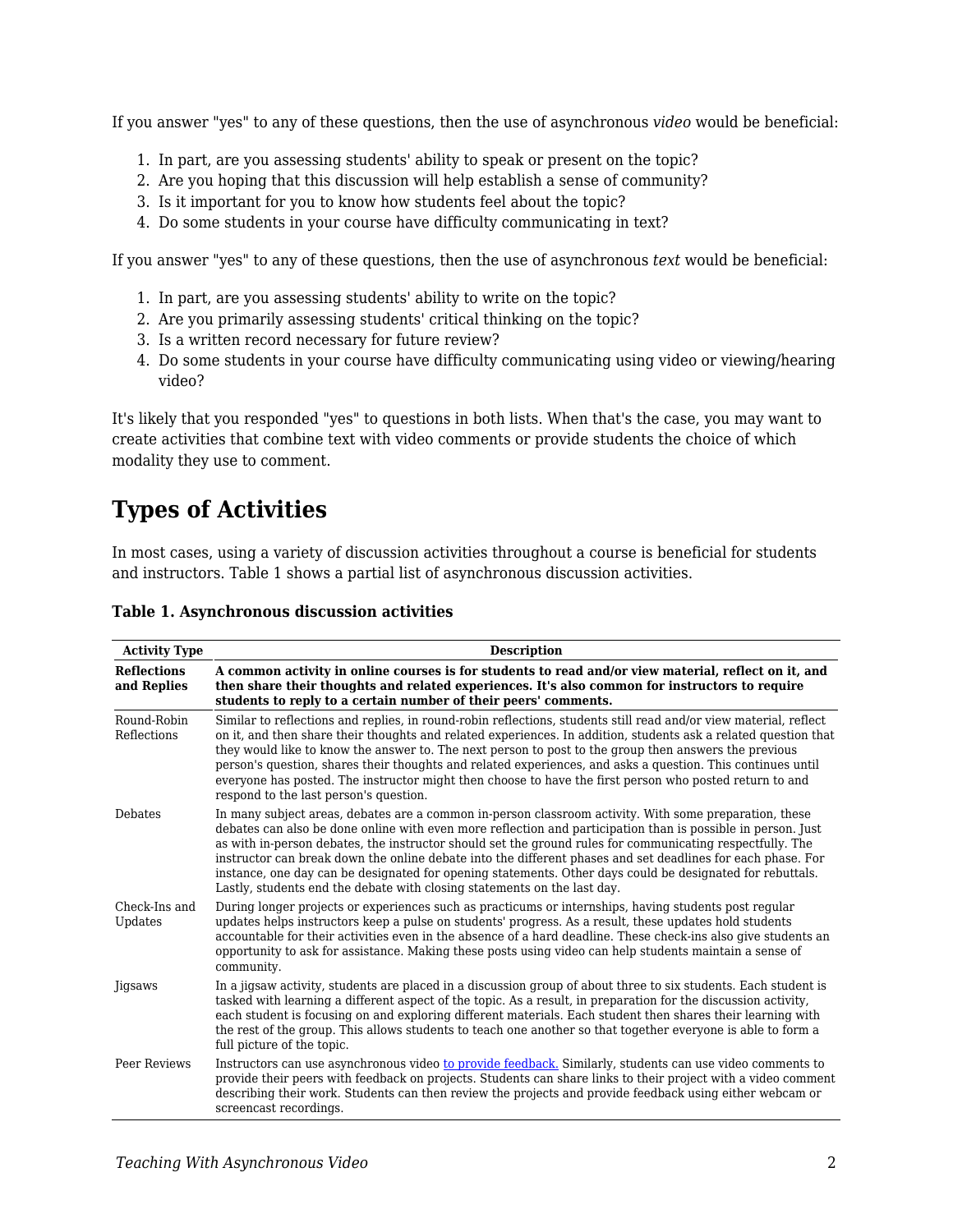#### **Focus on the Prompt**

If a discussion you design for an in-person class flops, you can quickly adjust the activity on the fly. Although the same can be true for an online activity, making those changes mid-stream can be more difficult than in an in-person setting. As a result, instructors need to think more carefully about online discussion prompts. Although one can never be sure if a new discussion prompt will result in the desired learning outcomes, the guidelines below can help increase the likelihood of success. Many of these guidelines and the table 2 below are drawn from ["Generating and Facilitating Engaging and](https://drive.google.com/file/d/1w3OIJtupSIHcCMozTZxkj05LcWWo4Zn0/view) [Effective Online Discussions"](https://drive.google.com/file/d/1w3OIJtupSIHcCMozTZxkj05LcWWo4Zn0/view) (it's worth a read if you have time).

- **Prompts should be open-ended** and allow for multiple correct responses. Good discussionboard prompts also measure higher-order thinking skills. In many ways it's easier to write good discussion prompts that require divergent and evaluative thinking than it is to write good prompts that only require convergent thinking because you don't want the students to arrive at the same conclusion too quickly. See table 2 for examples.
- **Have students discuss in small groups** (four to eight students) rather than whole-class discussions.
- **Set clear expectations** on the length and number of posts that are required.
- **Provide incentives for participation.** Points should typically be given for participation. However, how those points are awarded can vary. At times you will want to use a rubric, which will allow you to assess the quality of comments. However, simply awarding points for participating is sufficient in some cases.

#### **Table 2. Writing Good Discussion Questions ([University of Oregon Teaching Effectiveness](https://tep.uoregon.edu/) [Program,](https://tep.uoregon.edu/) licensed under Creative Commons BY-NC-SA)**

**As you prepare questions for a discussion, think about what is most important that students know and understand about the topic (the article you asked them to read, the last lecture on the topic, the chapter in the book, etc.). Shape your questions with that goal in mind. Avoid questions that prompt a yes or no answer. If you get that kind of answer, ask the student to go further and justify their response. Ask them to refer to the reading they were to do for support for their statements, ideas and opinions.**

| <b>Convergent Thinking</b>                                                                                                                                                                                                      | <b>Divergent Thinking</b>                                                                                                                                                                                                                              | <b>Evaluative Thinking</b>                                                                                                                                                                                                                                                     |
|---------------------------------------------------------------------------------------------------------------------------------------------------------------------------------------------------------------------------------|--------------------------------------------------------------------------------------------------------------------------------------------------------------------------------------------------------------------------------------------------------|--------------------------------------------------------------------------------------------------------------------------------------------------------------------------------------------------------------------------------------------------------------------------------|
| Usually begin with:<br>$\cdot$ Why<br>$\cdot$ How<br>• In what ways                                                                                                                                                             | Usually begin with:<br>$\cdot$ Imagine<br>• Suppose<br>$\bullet$ Predict<br>$\bullet$ If, then<br>• How might<br>• Can you create<br>• What are some possible<br>consequences                                                                          | Usually begin with these words or<br>phrases:<br>$\bullet$ Defend<br>$\cdot$ Judge<br>$\bullet$ Justify<br>• What do you think about<br>• What is your opinion about                                                                                                           |
| Examples:<br>• How does gravity differ from<br>electrostatic attraction?<br>• How was the invasion of<br>Grenada a modern-day example of<br>the Monroe Doctrine in action?<br>• Why was Richard III considered<br>an evil king? | Examples:<br>• Suppose that Caesar never returned<br>to Rome from Gaul. Would the Empire<br>have existed?<br>• What predictions can you make<br>regarding the voting process in<br>Florida?<br>• How might life in the year 2100<br>differ from today? | Examples:<br>• What do you think are the<br>advantages of solar power over<br>coal-fired electric plants?<br>• Is it fair that Title IX requires<br>colleges to fund sports for women<br>as well as for men?<br>• How do you feel about raising<br>the driving age to 18? Why? |

| Here are some question types that stimulate different kinds of thinking: |  |
|--------------------------------------------------------------------------|--|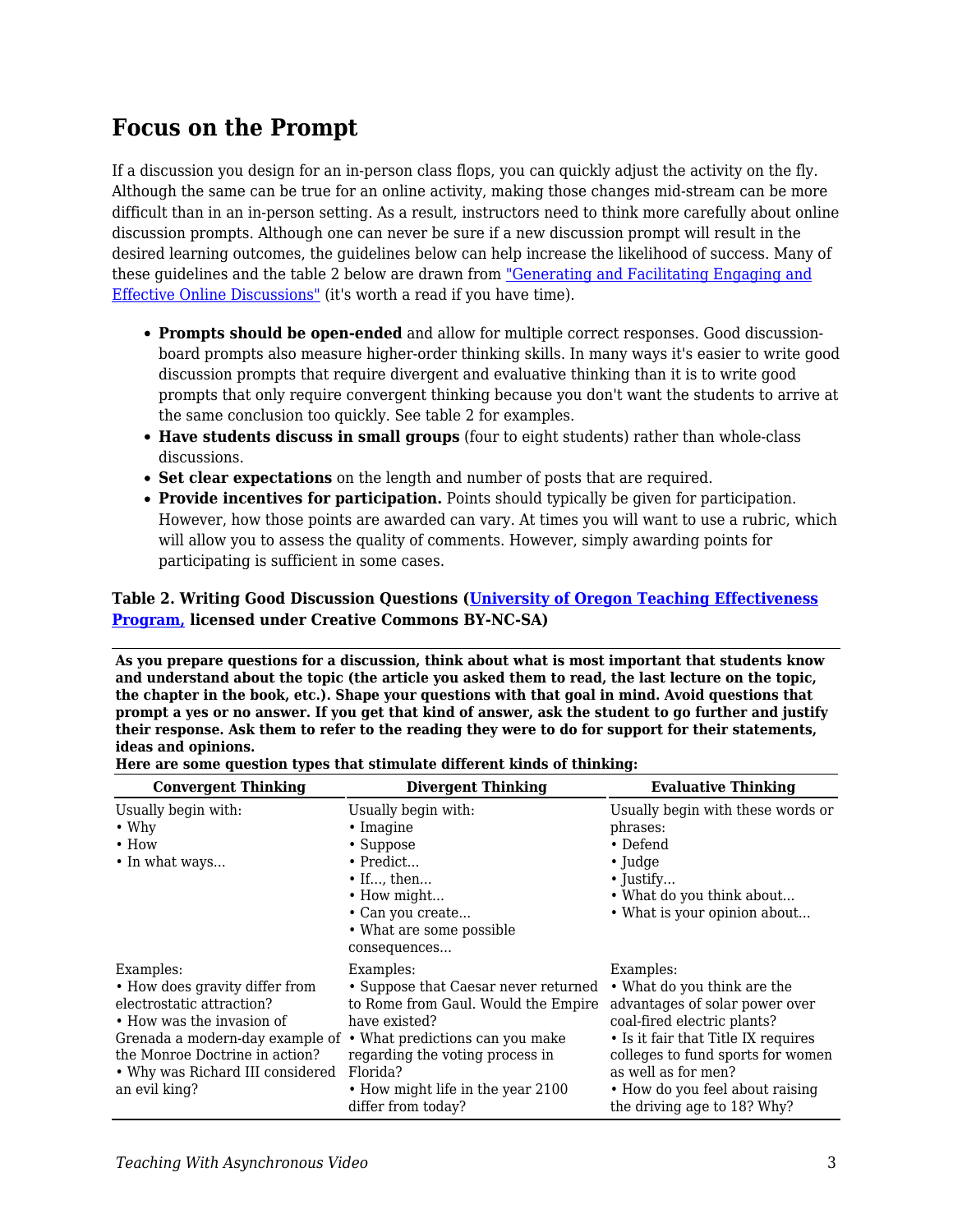### **Facilitating the Discussions**

Something of a Goldilocks principle is at play in how much the instructor should participate in an online discussion. An instructor who participates too much can actually shut down the discussion by making the activity instructor-centered and not student-centered. However, students also require the instructor's content and pedagogical expertise. Instructor comments can motivate students to increase the quantity and quality of their comments. As a result, if the instructor participates too little, then students may not gain much from the discussion.

Cranney et al. conducted an interesting study examining this phenomenon by correlating student grades on discussion-based activities with the instructor's participation in those discussions.<sup>Footnote2</sup> Specifically, two figures from their study help tell the story. Figure 1 shows a strong correlation between the amount of time that instructors spent in the online course discussion and students' grades on the discussion. However, as shown in figure 2, only a weak correlation emerged between the number of instructor posts to the discussion and student grades on the discussion activity. This indicates that it's important that instructors spend time monitoring student discussions, but they should focus more on the quality of their posts rather than on posting a lot of comments.



**Figure 1. Amount of instructor time spent in online course in relation to students' overall discussion grade**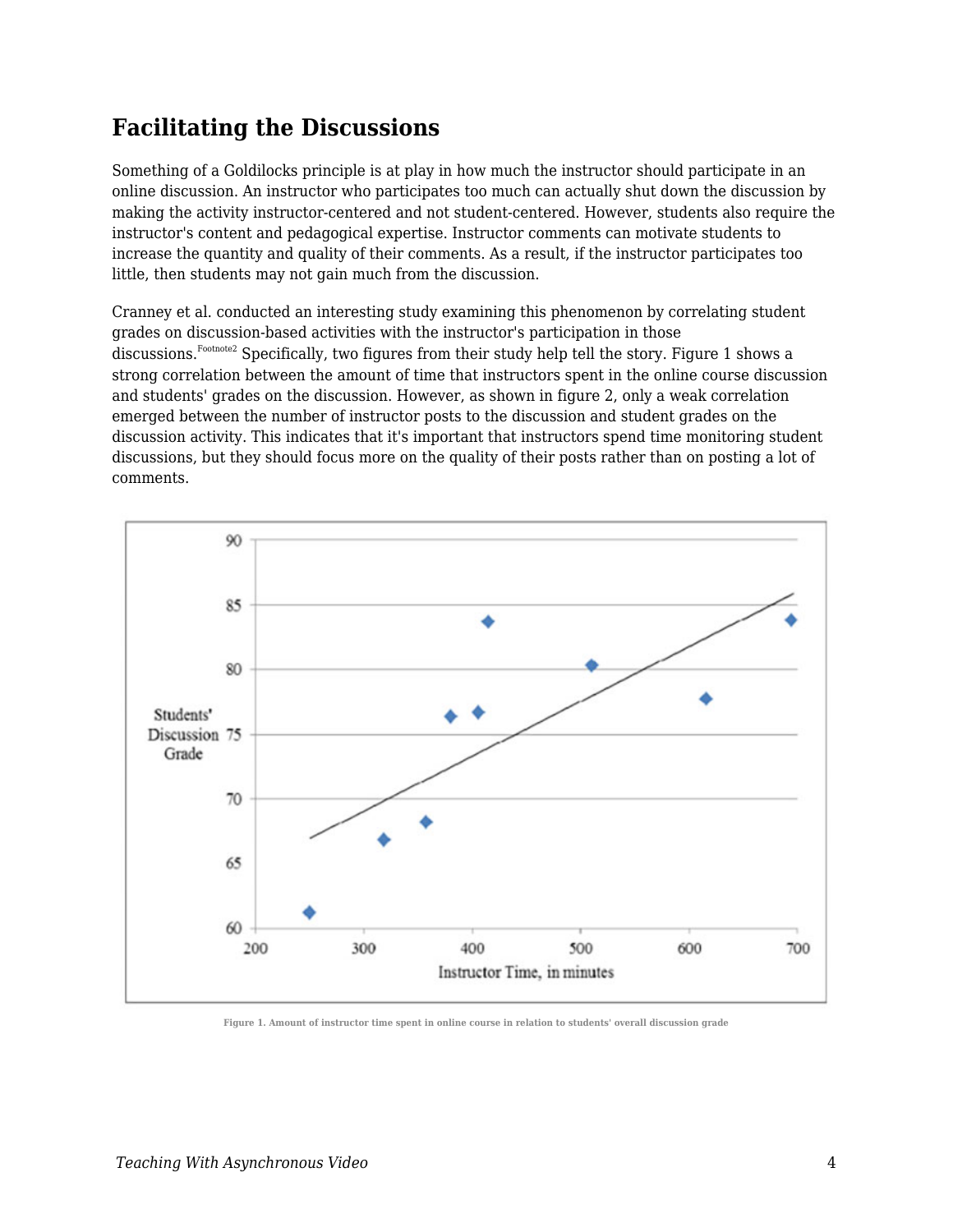

**Figure 2. Number of instructor posts in the online discussion forum in relation to students' overall discussion grade**

When instructors make comments they are actually fulfilling three important roles: policing, judging, and mentoring. This short video below explains each of these roles.

If you have just a few minutes, Cheryl Hayek has one of the **best and most memorable answers** to the question, "How many posts should the instructor make?"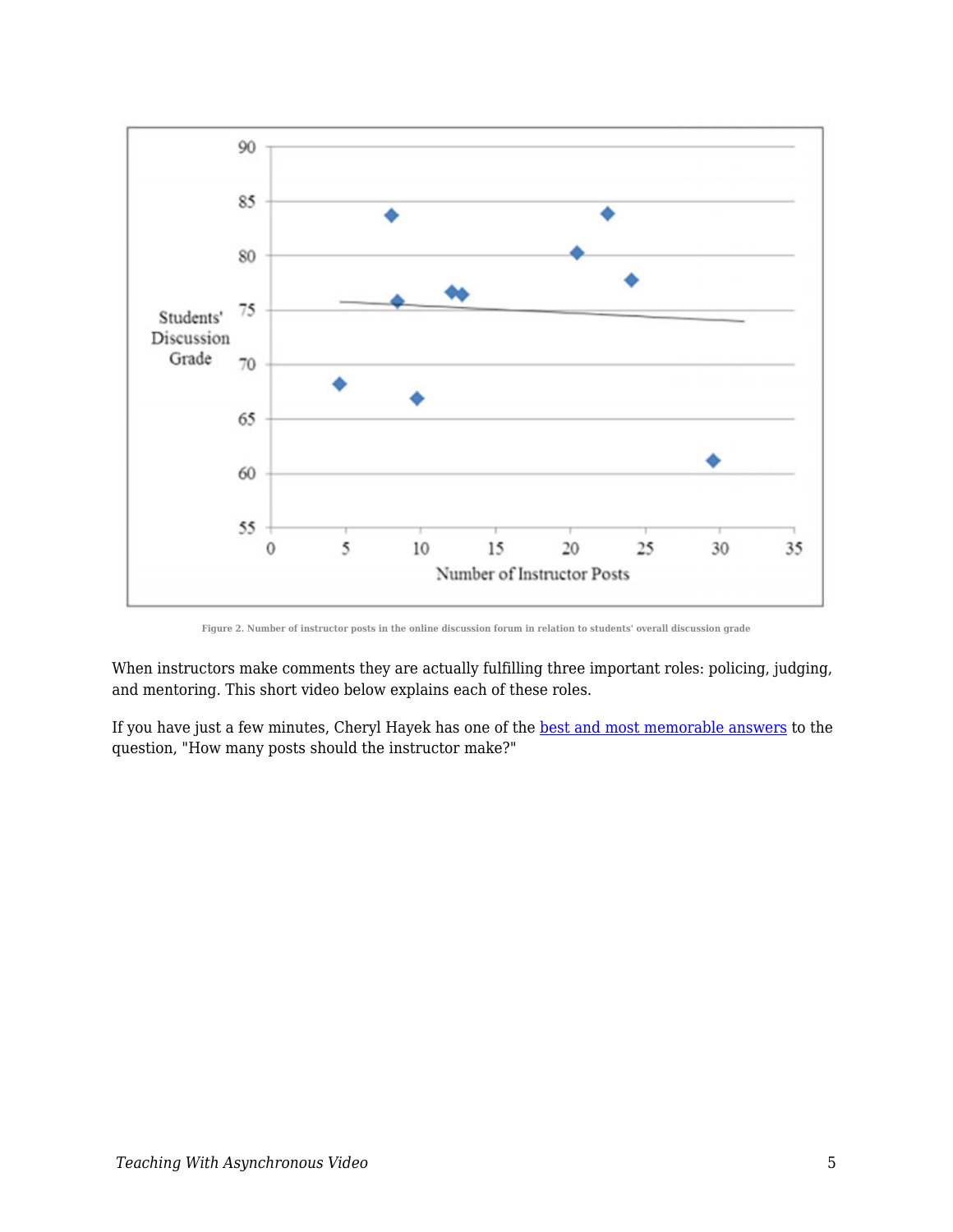

[Watch on YouTube https://edtechbooks.org/-YftM](https://www.youtube.com/embed/JSBrxMVdpA4?autoplay=1&rel=0&showinfo=0&modestbranding=1)

Managing Your Discussion Board

# **Conclusion**

Discussions are critical in helping students construct understanding. Text-based discussions can help students reflect and think critically but can lack the human touch and emotion that add meaning and interest to what's being discussed. By engaging in discussions using video recordings, students can communicate more personably while still maintaining time to reflect between exchanges. However, asynchronous video discussions still require a quality prompt and instructor facilitation.

# **Acknowledgment**

This chapter was written with the support of EdConnect and previously published at [https://edtechbooks.org/-BEc](https://er.educause.edu/blogs/2021/2/lets-discuss-discussions-using-asynchronous-video-to-improve-online-discussions)

#### **Notes**

- 1. Jered Borup, Richard E. West, and Charles R. Graham, ["Improving Online Social Presence](https://drive.google.com/file/d/1hsGAvjsZdjiWHpb_zBZZFEMWBM9eusqU/view) [through Asynchronous Video,"](https://drive.google.com/file/d/1hsGAvjsZdjiWHpb_zBZZFEMWBM9eusqU/view) *The Internet and Higher Education* 15, no. 3 (2012).
- 2. Michelle Cranney, Lisa Wallace, Jeffrey L. Alexander, and Laura Alfano, ["Instructor's](http://jolt.merlot.org/vol7no3/cranney_0911.pdf) [Discussion Forum Effort: Is It Worth It?"](http://jolt.merlot.org/vol7no3/cranney_0911.pdf) *MERLOT Journal of Online Learning and Teaching* 7, no. 3 (September 2011).